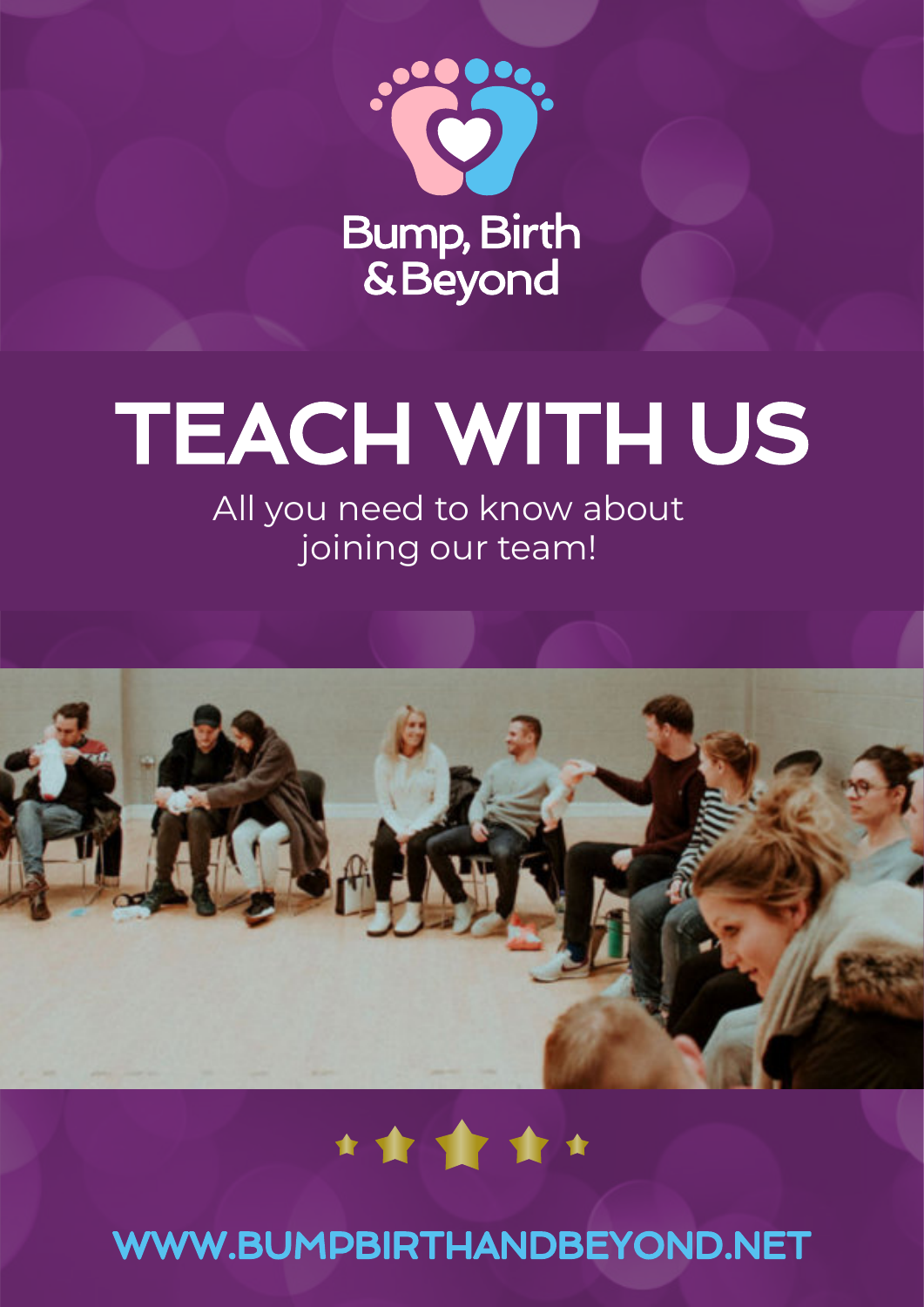

Hello!

Thank you so much for enquiring for a position with us here at Bump, Birth and Beyond HQ.

We are so excited to be able to share this opportunity with you. It is a chance for you to build your own business, using all of the knowledge that we as midwives excel in. Whether you are looking to do this to reduce your midwifery hours, as a bit of extra money on the side, or to build alongside other skills and courses that you've gained over the years there is something for everyone!

Within the role you will have the flexibility to choose your own hours, what days you work, what time you work, where you work and how much money you wish to make!

We have built this brand with so much love and wow has it taken time, but we are proud to have built an antenatal course that focuses on all aspects of birth, not just what the couples want to hear. Some of our clients have described it as 'the new wave' of antenatal classes and that is because we are not afraid to tell it how it is, yet still focus on what you can do to keep things as 'normal' as possible, and to show them kindness and compassion with plenty of laughter every step of the way. Just like we will be there for you on your Bump, Birth and Beyond Journey.

I cannot wait to talk to you more about the course itself but in the meantime, please read through this document which contains all of the nitty gritty that you need to know.

Once you have had a good read of the document drop us an email and we will arrange a good time to call you and get to know you a bit better and answer any questions that you may have.

We look forward to hearing from you soon

Kind regards,

**Emma Savage & Marcus Trethewey** Company Directors info@bumpbirthandbeyond.net

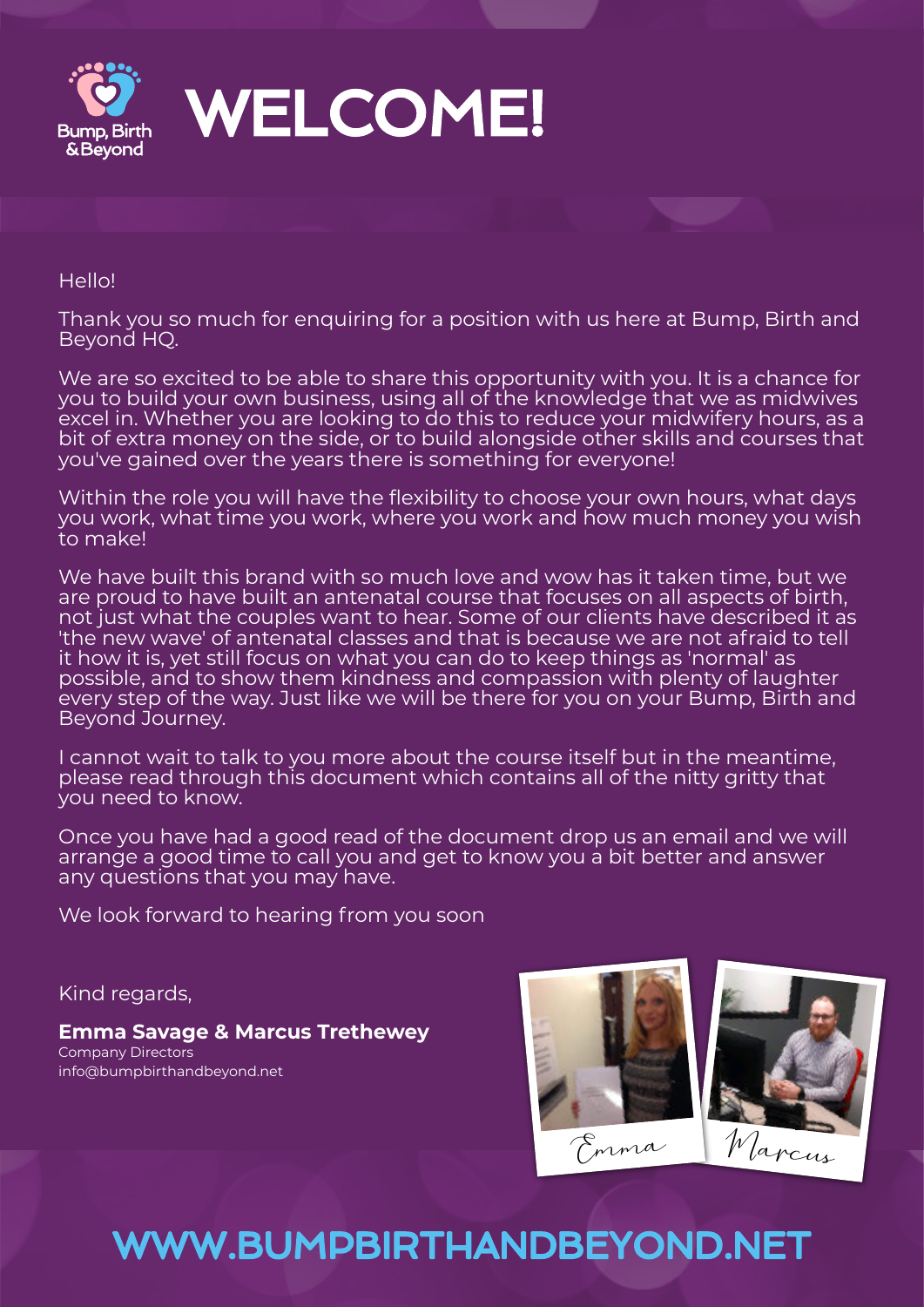

Since 2018 we have run Midwife-led courses exclusively in Horsham, West Sussex. Providing antenatal education for expectant parents in the local area. We have had clients from as far as 17 miles away travel to attend our courses which is a real testament to how far we have come as a business.

In 2022 we are looking to further expand the business and set up a number of new branches around the UK. This is where you come in! As a rule, we will only be offering one opportunity per major town or area. This means that you'll have the exclusive rights to advertise and deliver our courses in your chosen area. This does not have to be an area in which you live, it may be where you work, or grew up. All we ask is that you live close enough to your chosen area to be able to provide support and local knowledge to our clients if required.

In some highly populated areas or areas with high demand for courses, we may look at the possibility of opening two branches to work alongside one another to ensure we are able to offer our courses to anyone who would like to attend.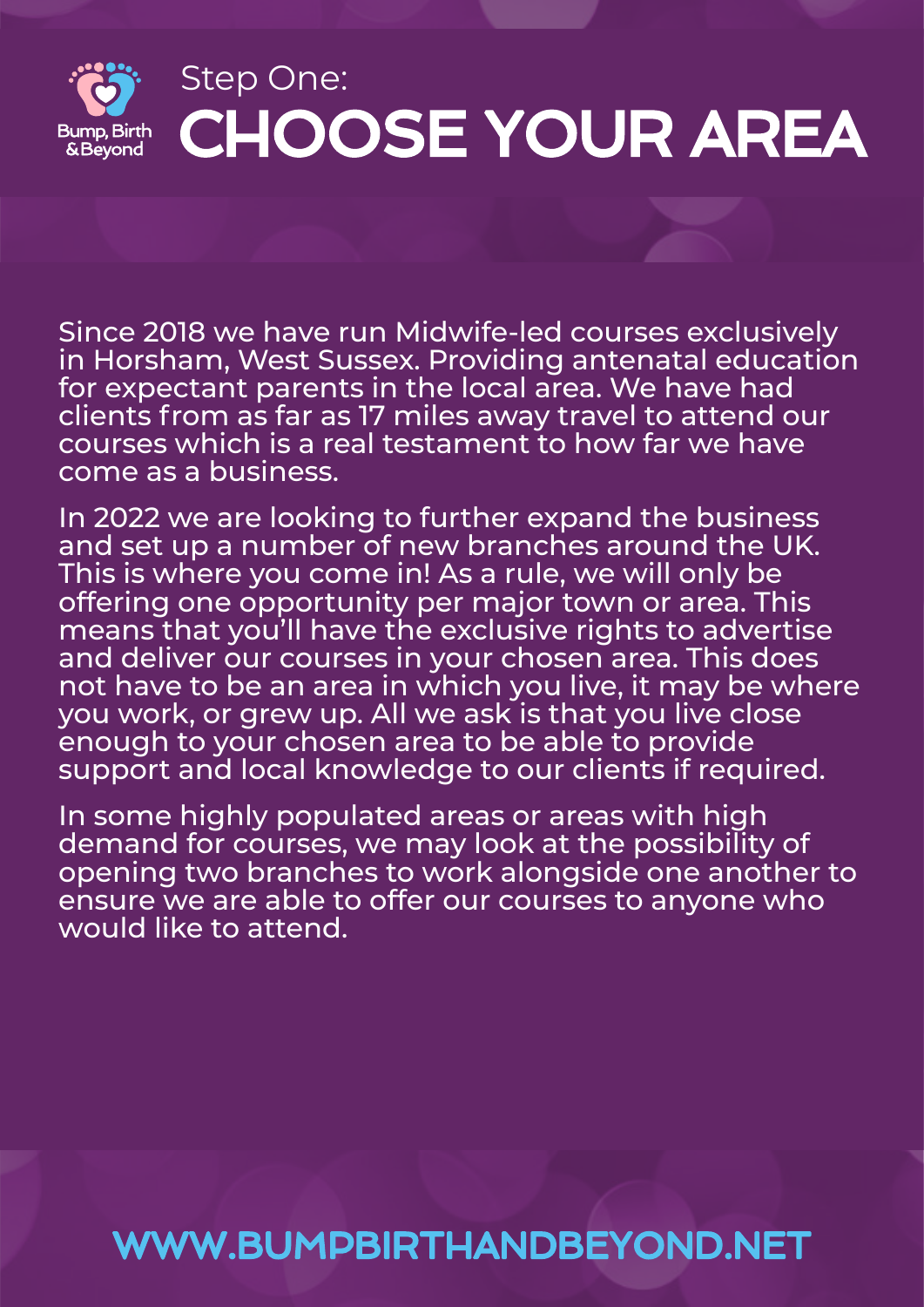

Due to the nature of the business and the fact that our brand's unique selling point is that our courses are 'Midwife-Led' we require all our teachers to be qualified midwives

You will be given comprehensive training by our course director Emma Savage. Emma developed and wrote the course herself and will help you through every step of the training, including how to set up your room, which props to use and how to cater your teaching methods to suit your class's needs.

All of our training can be provided either in person, or via our online training portal. We understand that you will have a wealth of knowledge and may have even delivered antenatal classes before. This is an opportunity for us to make sure you understand our course content and are comfortable delivering it in a group scenario. The training is very relaxed, with no homework or tests. We can work at your pace and will make it as enjoyable as possible.

Once you have completed your 'Course Content Training' you will also be given in-depth 'Admin Training' by company Director Marcus Trethewey, this will show you how to add new classes to our website, contact clients and more.

We will also be running refresher courses for those who feel they need them, monthly keep-in-touch meetings and additional training for course updates as required.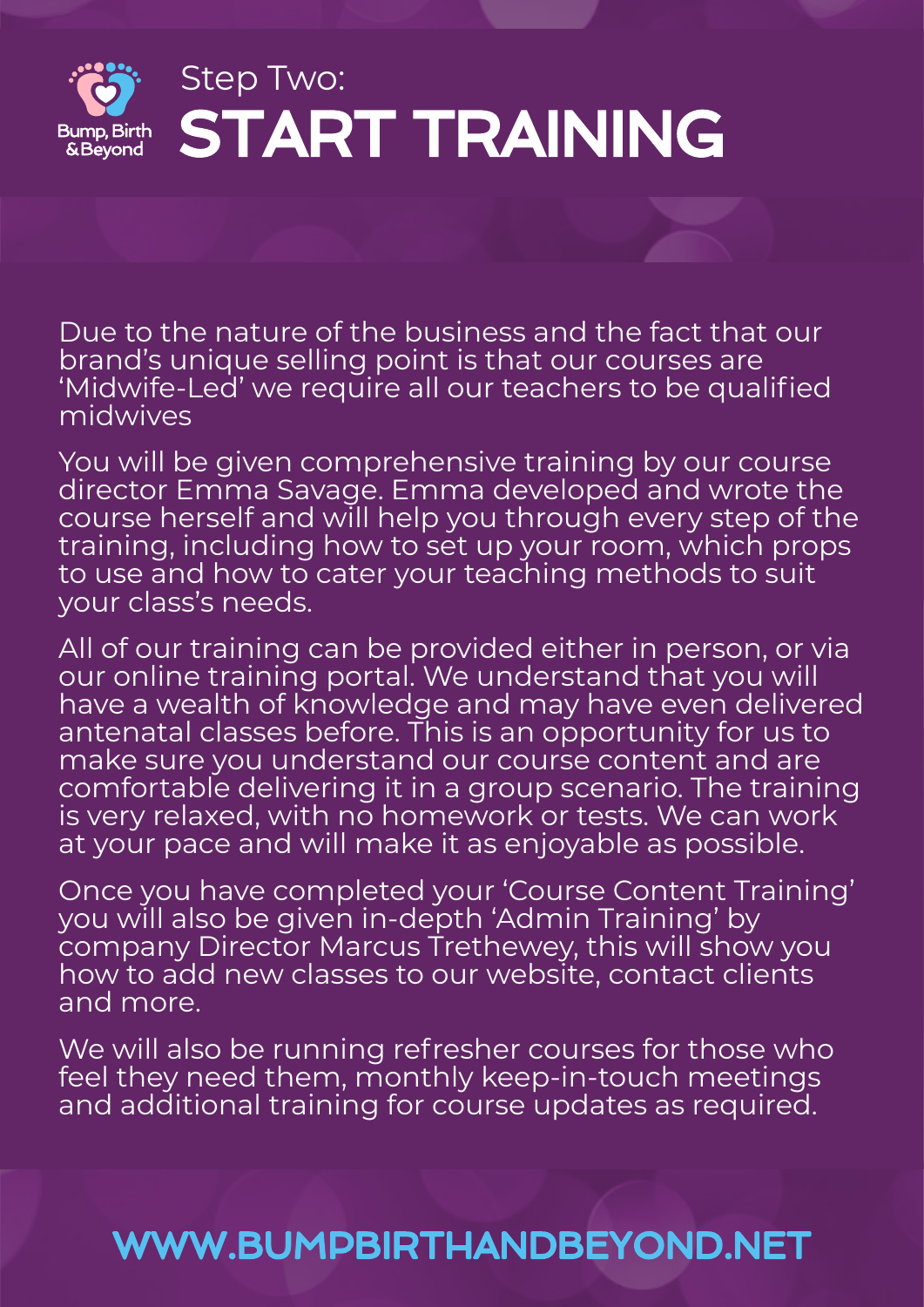

Once you have completed your training you will be able to build your own branch. This will essentially be your own business. Therefore it is completely up to you as to how many courses you run a week and where you hold your courses.

We will list all of your courses on our website and will help you to boost the online presence of your branch with advertisement and local promotions.

You will be provided with a 'Branch Starter Pack' which will contain the following:

**1 x Teaching Box** - Containing all of the course materials including handouts, props and branded stationary.

**1000 x Personalised Premium Business Cards** - With your name and branch on them.

**1000 x Premium Flyers** - Customised for your branch with your details and services.

**1 x Customised Roller Banner** - Perfect for your classes and marketing events.

**Printed Staff T-Shirt**

**Your own section of our website** - Tailored to your needs and your offering

**Social Media Post Templates** - For use on your socials!

Additional printed material can be purchased at a subsidised cost through Bump Birth & Beyond.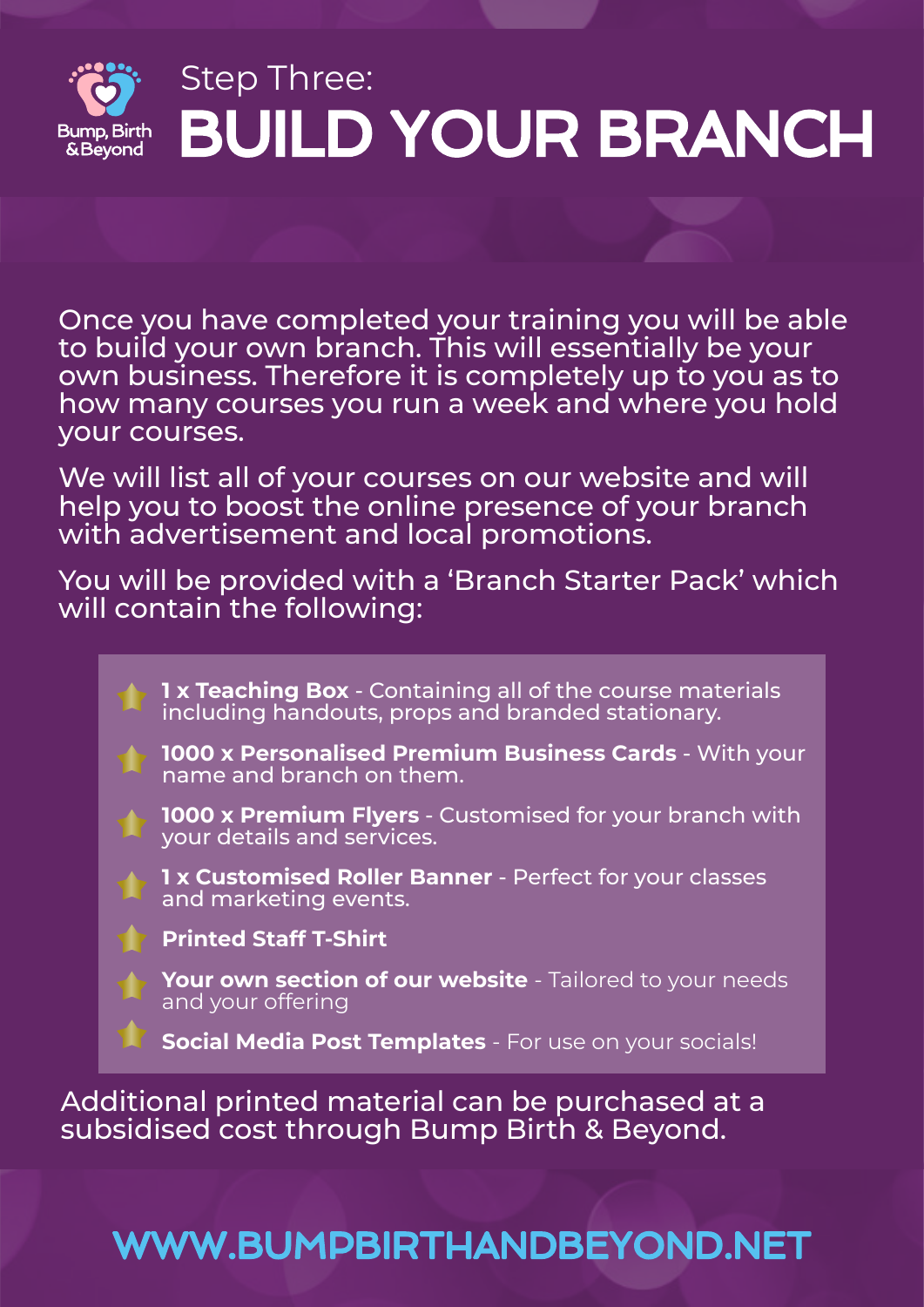

## Step Four: WORKING WITH US

As a Bump, Birth and Beyond Teacher you will be working as a self-employed contractor to our business. You will be covered by all of our insurances and will have your own section of our website which you can customise to suit your business.

An initial investment of £350 is required to cover the cost of your training and the contents of your 'Business Starter Pack'. However, once your branch has turned over £2,500 we will give you your initial investment back!

Being self-employed will mean you have full control over when you work, how you work and where you work from. You will be able to choose which days you decide to run your courses and which venue you would like to hold them in.

Our payment structure means that you will receive a basic payment from us for every course you deliver, plus a tiered commission structure means that the more clients you can get booked onto the course, the more you will earn.

We estimate that a standard branch, with an average of six clients/couples per course, running eight courses a year, could earn over £4,500 per year. Working two hours a week, that's a handsome **£57 per hour**!

Whereas a busy branch, running nine courses with ten clients/couples could earn over £9,500 per year. Working two hours a week, that would be **£112 per hour!!**

You are also not limited to just holding one class per week. You could hold weekend classes, one-to-one classes, breastfeeding support and hypnobirthing (if qualified) and more.